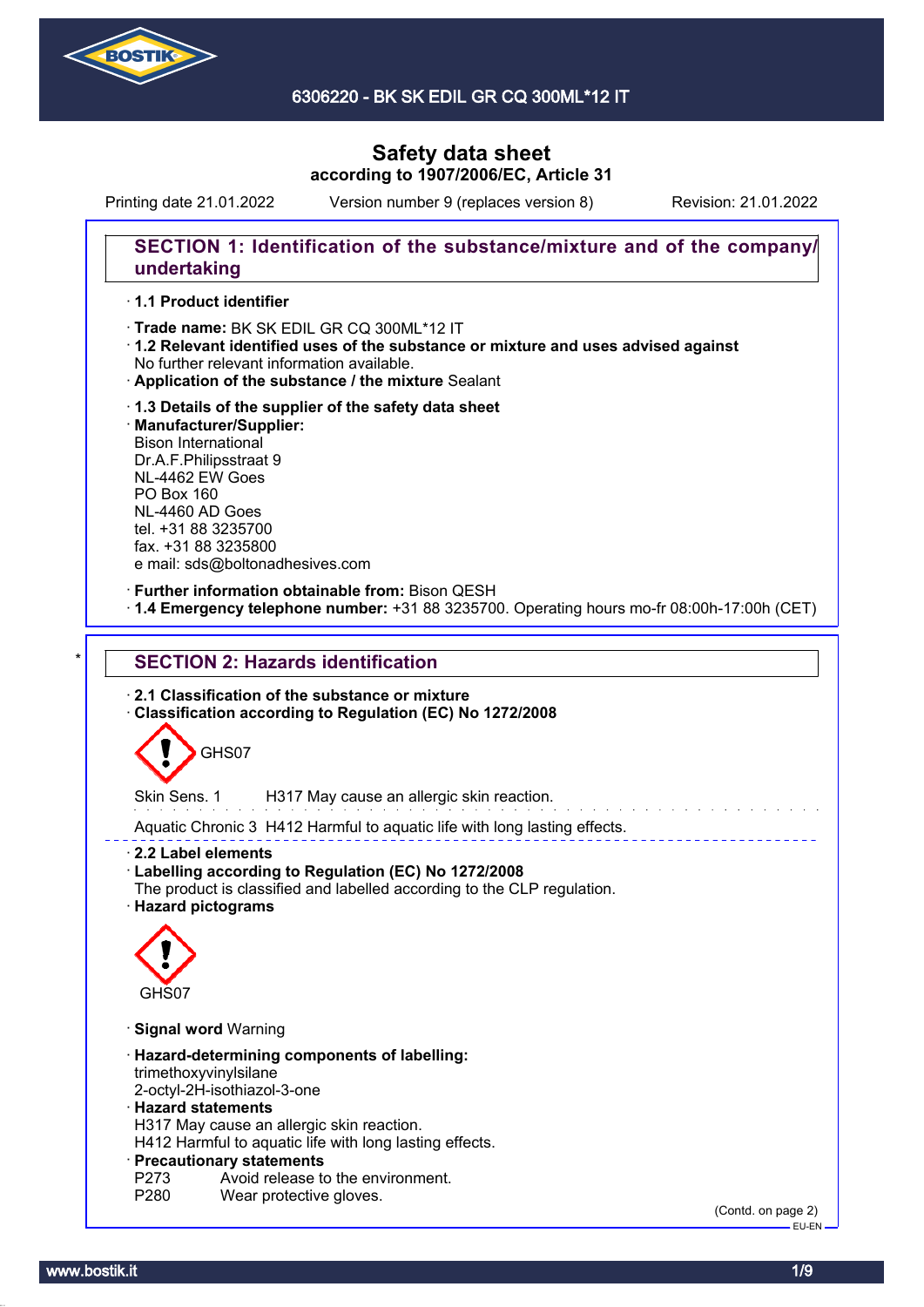

Printing date 21.01.2022 Version number 9 (replaces version 8) Revision: 21.01.2022

Trade name: BK SK EDIL GR CQ 300ML\*12 IT

(Contd. of page 1)

P302+P352 IF ON SKIN: Wash with plenty of water.

P333+P313 If skin irritation or rash occurs: Get medical advice/attention.

P501 Dispose of contents/container in accordance with national regulations.

· **2.3 Other hazards**

· **Results of PBT and vPvB assessment**

- · **PBT:** Not applicable.
- · **vPvB:** Not applicable.

| ⋅ 3.2 Mixtures<br><b>Description: Sealant</b>                                                   |                                                                                                                                                                                                                                                                                                                                                                                                         |                     |
|-------------------------------------------------------------------------------------------------|---------------------------------------------------------------------------------------------------------------------------------------------------------------------------------------------------------------------------------------------------------------------------------------------------------------------------------------------------------------------------------------------------------|---------------------|
| Dangerous components:                                                                           |                                                                                                                                                                                                                                                                                                                                                                                                         |                     |
| CAS: 64742-46-7<br>EINECS: 265-148-2<br>Index number: 649-221-00-X<br>Reg.nr.: 01-2119827000-58 | Distillates (petroleum), hydtrotreated middle<br>Asp. Tox. 1, H304                                                                                                                                                                                                                                                                                                                                      | $2.5 - 10%$         |
| CAS: 3087-39-6                                                                                  | titanium(4)-2-methylpropane-2-oleate<br>Skin Irrit. 2, H315; Eye Irrit. 2, H319                                                                                                                                                                                                                                                                                                                         | $1 - 2.5%$          |
| CAS: 2768-02-7<br>EINECS: 220-449-8<br>Index number: 014-049-00-0<br>Reg.nr.: 01-2119513215-52  | trimethoxyvinylsilane<br>Elam. Liq. 2, H225; 3 Skin Sens. 1B, H317                                                                                                                                                                                                                                                                                                                                      | $1 - 2.5%$          |
| CAS: 556-67-2<br>EINECS: 209-136-7<br>Index number: 014-018-00-1<br>Reg.nr.: 01-2119529238-36   | octamethylcyclotetrasiloxane<br>Flam. Liq. 3, H226; Sepr. 2, H361f;<br>PBT; vPvB                                                                                                                                                                                                                                                                                                                        | $≥0.025 - 50.25%$   |
| CAS: 26530-20-1<br>EINECS: 247-761-7<br>Index number: 613-112-00-5                              | 2-octyl-2H-isothiazol-3-one<br>Acute Tox. 3, H301; Acute Tox. 3, H311;<br>Acute Tox. 2, H330; Skin Corr. 1, H314; Eye<br>Dam. 1, H318; Aquatic Acute 1, H400<br>(M=100); Aquatic Chronic 1, H410 (M=100);<br>Skin Sens. 1A, H317, EUH071<br>ATE: LD50 oral: 125 mg/kg<br>LD50 dermal: 311 mg/kg<br>LC50/4 h inhalative: 0.27 mg/l<br>Specific concentration limit:<br>Skin Sens. 1A; H317: C ≥ 0.0015 % | $≥0.0025 - 50.025%$ |

# \* **SECTION 4: First aid measures**

· **4.1 Description of first aid measures**

- · **General information:** No special measures required.
- · **After inhalation:**

Supply fresh air and to be sure call for a doctor.

- In case of unconsciousness place patient stably in side position for transportation.
- · **After skin contact:** Immediately wash with water and soap and rinse thoroughly.

(Contd. on page 3) EU-EN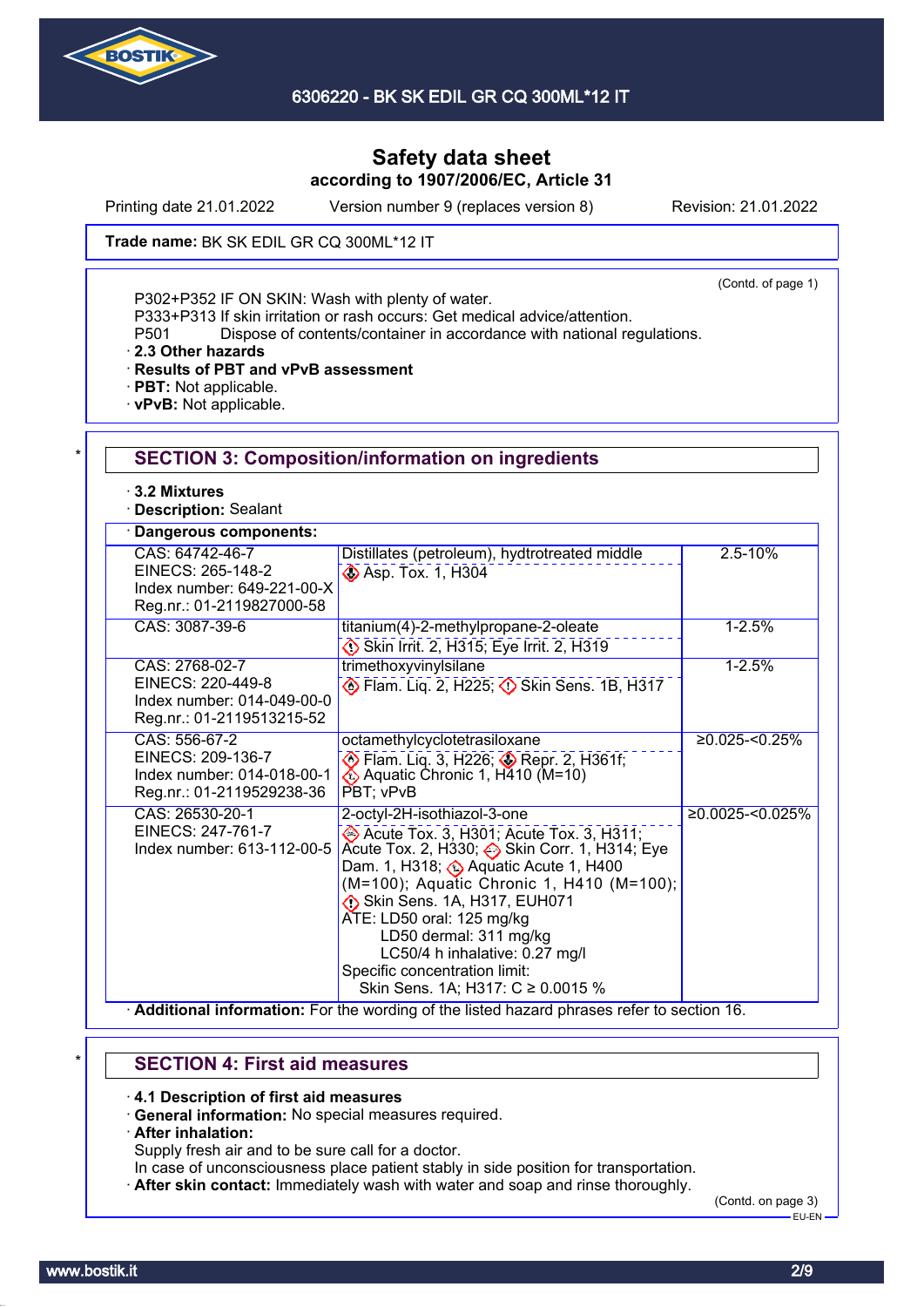

6306220 - BK SK EDIL GR CQ 300ML\*12 IT

# **Safety data sheet according to 1907/2006/EC, Article 31**

Printing date 21.01.2022 Version number 9 (replaces version 8) Revision: 21.01.2022

#### Trade name: BK SK EDIL GR CQ 300ML\*12 IT

(Contd. of page 2)

· **After eye contact:** Rinse opened eye for several minutes under running water.

- · **After swallowing:** If symptoms persist consult doctor.
- · **4.2 Most important symptoms and effects, both acute and delayed** No further relevant information available.
- · **4.3 Indication of any immediate medical attention and special treatment needed** No further relevant information available.

### **SECTION 5: Firefighting measures**

- · **5.1 Extinguishing media**
- · **Suitable extinguishing agents:** Use fire extinguishing methods suitable to surrounding conditions.
- · **5.2 Special hazards arising from the substance or mixture**
- No further relevant information available.
- · **5.3 Advice for firefighters**
- · **Protective equipment:** No special measures required.

### **SECTION 6: Accidental release measures**

- · **6.1 Personal precautions, protective equipment and emergency procedures** Not required.
- · **6.2 Environmental precautions:**
- Do not allow product to reach sewage system or any water course.
- Inform respective authorities in case of seepage into water course or sewage system.
- Do not allow to enter sewers/ surface or ground water.
- · **6.3 Methods and material for containment and cleaning up:**
- Send for recovery or disposal in suitable receptacles.

Absorb with liquid-binding material (sand, diatomite, acid binders, universal binders, sawdust).

- · **6.4 Reference to other sections**
- See Section 7 for information on safe handling.
- See Section 8 for information on personal protection equipment.

See Section 13 for disposal information.

## **SECTION 7: Handling and storage**

· **7.1 Precautions for safe handling** No special precautions are necessary if used correctly. · **Information about fire - and explosion protection:** No special measures required.

- · **7.2 Conditions for safe storage, including any incompatibilities**
- · **Storage:**
- · **Requirements to be met by storerooms and receptacles:** No special requirements.
- · **Information about storage in one common storage facility:** Not required.
- · **Further information about storage conditions:** None.
- · **Storage class:** 12
- · **7.3 Specific end use(s)** No further relevant information available.

(Contd. on page 4)

EU-EN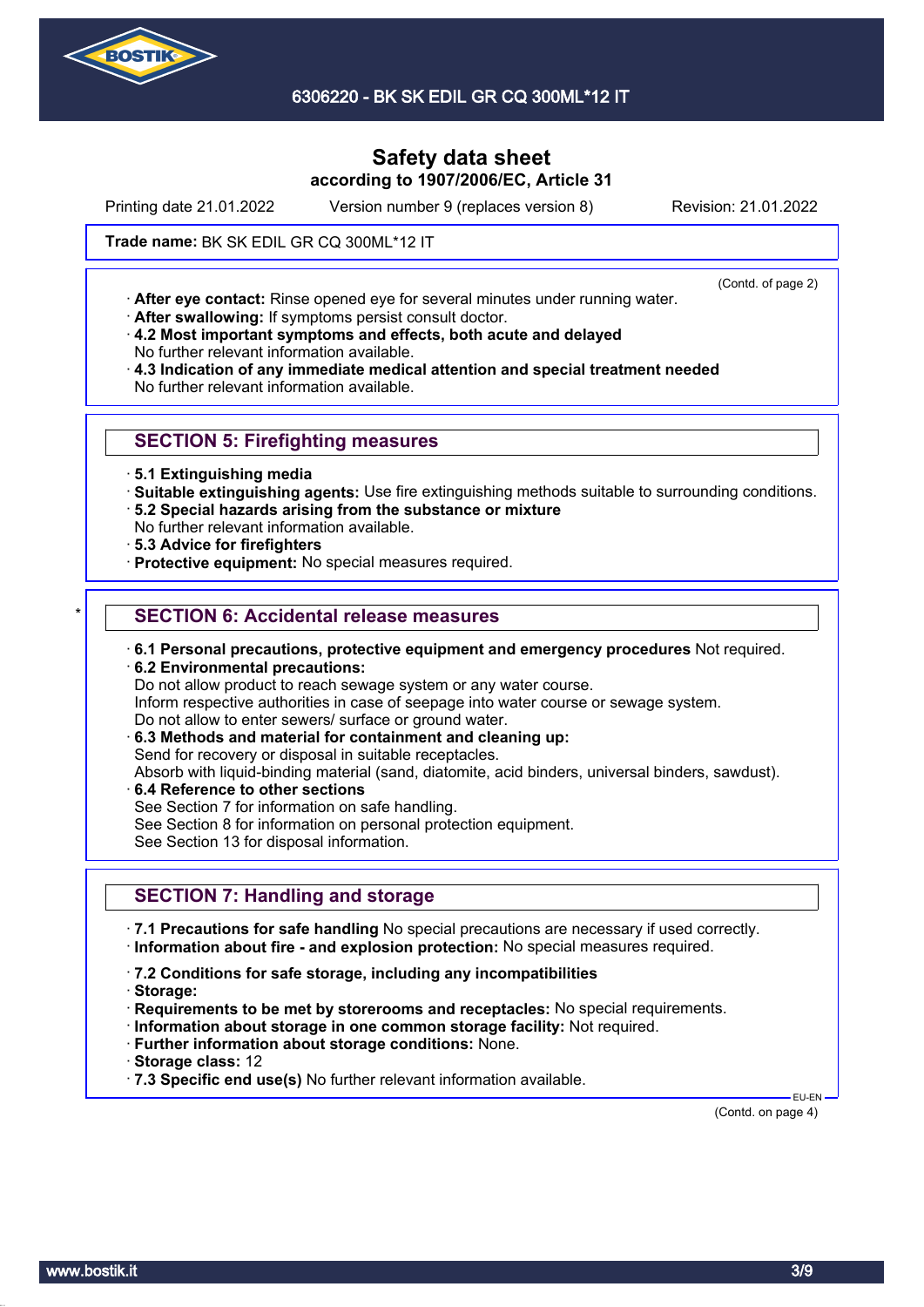

Printing date 21.01.2022 Version number 9 (replaces version 8) Revision: 21.01.2022

#### Trade name: BK SK EDIL GR CQ 300ML\*12 IT

(Contd. of page 3)

#### **SECTION 8: Exposure controls/personal protection**

- · **8.1 Control parameters**
- · **Ingredients with limit values that require monitoring at the workplace:**

The product does not contain any relevant quantities of materials with critical values that have to be monitored at the workplace.

- · **Additional information:** The lists valid during the making were used as basis.
- · **8.2 Exposure controls**
- · **Appropriate engineering controls** No further data; see item 7.
- · **Individual protection measures, such as personal protective equipment**
- · **General protective and hygienic measures:**
- The usual precautionary measures are to be adhered to when handling chemicals. Immediately remove all soiled and contaminated clothing
- Wash hands before breaks and at the end of work.
- **Respiratory protection: Not required.**
- · **Hand protection**



Protective gloves

The glove material has to be impermeable and resistant to the product/ the substance/ the preparation.

Selection of the glove material on consideration of the penetration times, rates of diffusion and the degradation

· **Material of gloves**

Recommended thickness of the material: > 0,12 mm Nitrile rubber, NBR

· **Penetration time of glove material**

For the mixture of chemicals mentioned below the penetration time has to be at least 10 minutes (Permeation according to EN 374 Part 3: Level 1).

· **Eye/face protection** Goggles recommended during refilling

| 9.1 Information on basic physical and chemical properties<br><b>General Information</b> |                                  |
|-----------------------------------------------------------------------------------------|----------------------------------|
| · Physical state                                                                        | <b>Fluid</b>                     |
| · Colour:                                                                               | Different according to colouring |
| · Odour:                                                                                | Characteristic                   |
| Odour threshold:                                                                        | Not determined.                  |
| · Melting point/freezing point:                                                         | Undetermined.                    |
| · Boiling point or initial boiling point and                                            |                                  |
| boiling range                                                                           | 2230 °C                          |
| · Flammability                                                                          | Not applicable.                  |
| · Lower and upper explosion limit                                                       |                                  |
| · Lower:                                                                                | Not determined.                  |
| $\cdot$ Upper:                                                                          | Not determined.                  |
| · Flash point:                                                                          | Not applicable.                  |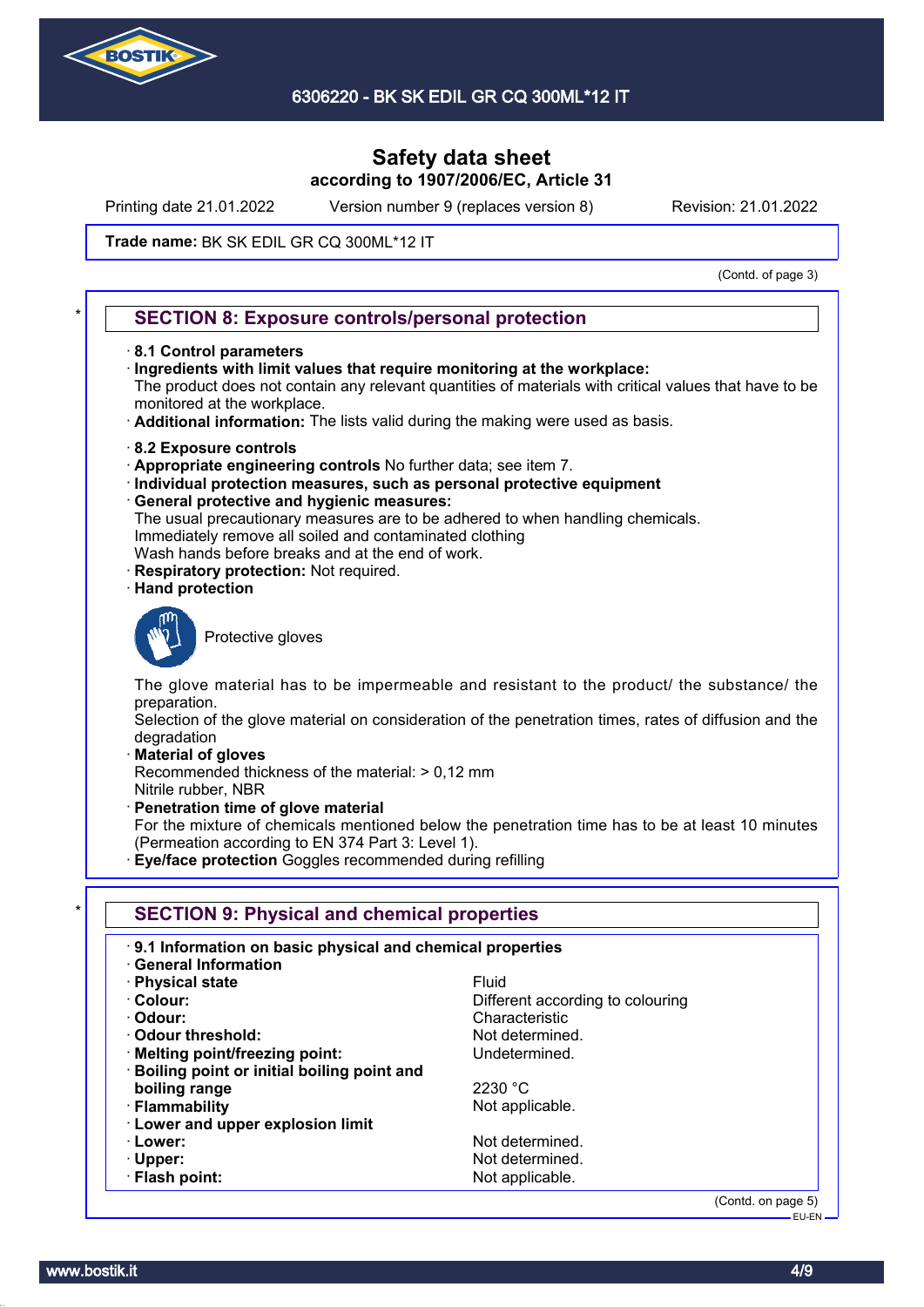

Printing date 21.01.2022 Version number 9 (replaces version 8) Revision: 21.01.2022

#### Trade name: BK SK EDIL GR CQ 300ML\*12 IT

|                                                 | (Contd. of page 4)                                 |
|-------------------------------------------------|----------------------------------------------------|
| Auto-ignition temperature:                      | Product is not selfigniting.                       |
| · Decomposition temperature:                    | Not determined.                                    |
| pH                                              | Not determined.                                    |
| · Viscosity:                                    |                                                    |
| <b>Kinematic viscosity</b>                      | Not determined.                                    |
| Dynamic:                                        | Not determined.                                    |
| · Solubility                                    |                                                    |
| · water:                                        | Not miscible or difficult to mix.                  |
| · Partition coefficient n-octanol/water (log    |                                                    |
| value)                                          | Not determined.                                    |
| · Vapour pressure:                              | Not determined.                                    |
| · Density and/or relative density               |                                                    |
| · Density:                                      | Not determined.                                    |
| · Relative density                              | Not determined.                                    |
| · Vapour density                                | Not determined.                                    |
|                                                 |                                                    |
| 9.2 Other information                           | All relevant physical data were determined for the |
|                                                 | mixture. All non-determined data are not           |
|                                                 | measurable or not relevant for the                 |
|                                                 | characterization of the mixture.                   |
| · Appearance:                                   |                                                    |
| $\cdot$ Form:                                   | Pasty                                              |
| · Important information on protection of health |                                                    |
| and environment, and on safety.                 |                                                    |
| · Ignition temperature:                         | $>370$ °C                                          |
| · Explosive properties:                         | Product does not present an explosion hazard.      |
| <b>Solvent content:</b>                         |                                                    |
| · Solids content:                               | 62.0%                                              |
| <b>Change in condition</b>                      |                                                    |
| <b>Evaporation rate</b>                         | Not determined.                                    |
| Information with regard to physical hazard      |                                                    |
| classes                                         |                                                    |
|                                                 |                                                    |
| · Explosives                                    | Void                                               |
| · Flammable gases                               | Void                                               |
| · Aerosols                                      | Void                                               |
| · Oxidising gases                               | Void                                               |
| · Gases under pressure                          | Void                                               |
| · Flammable liquids                             | Void                                               |
| <b>Flammable solids</b>                         | Void                                               |
| Self-reactive substances and mixtures           | Void                                               |
| · Pyrophoric liquids                            | Void                                               |
| · Pyrophoric solids                             | Void                                               |
| · Self-heating substances and mixtures          | Void                                               |
| · Substances and mixtures, which emit           |                                                    |
| flammable gases in contact with water           | Void                                               |
| · Oxidising liquids                             | Void                                               |
| <b>Oxidising solids</b>                         | Void                                               |
| Organic peroxides                               | Void                                               |
| <b>Corrosive to metals</b>                      | Void                                               |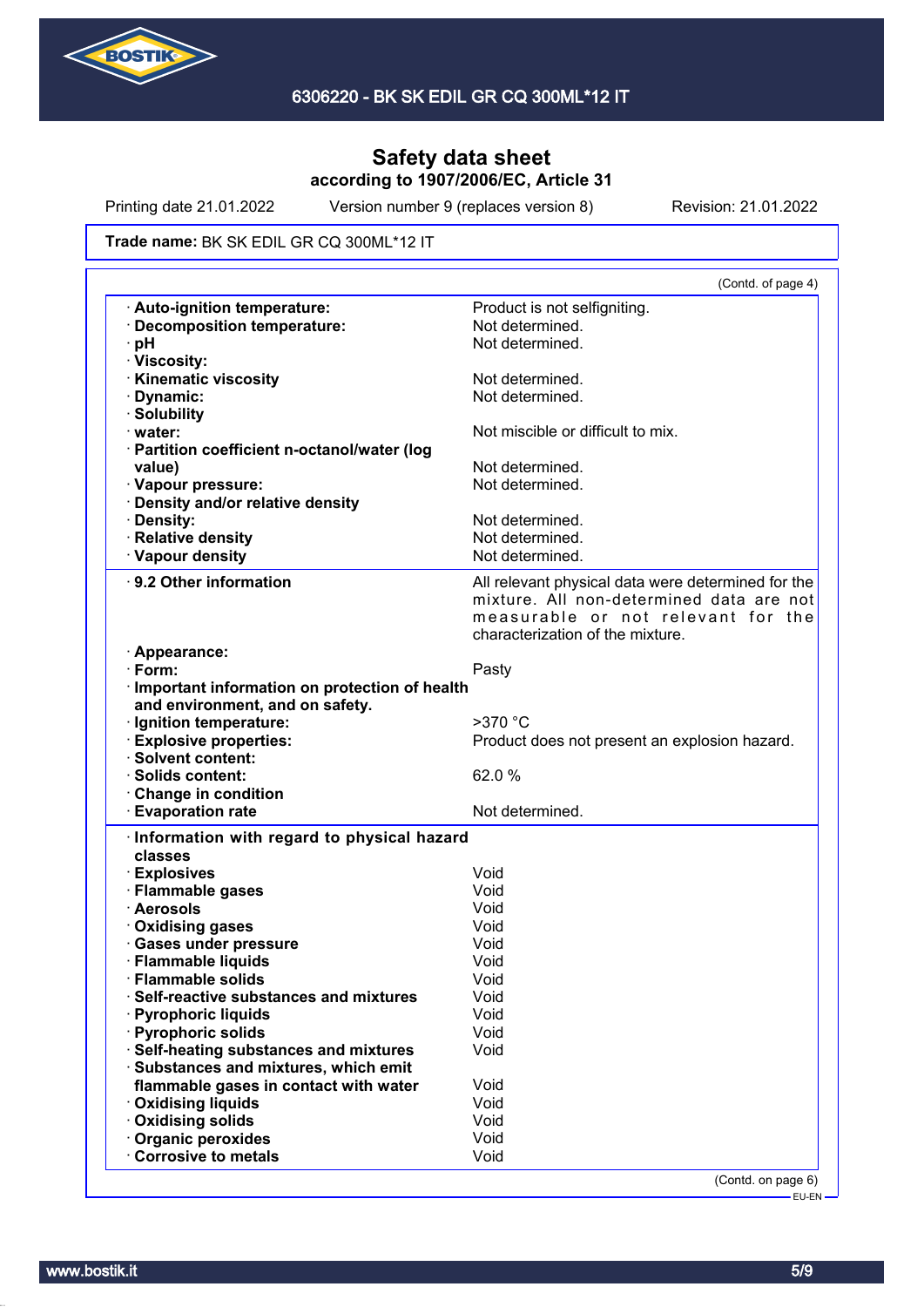

Printing date 21.01.2022 Version number 9 (replaces version 8) Revision: 21.01.2022

(Contd. of page 5)

#### Trade name: BK SK EDIL GR CQ 300ML\*12 IT

**Desensitised explosives Void** 

### **SECTION 10: Stability and reactivity**

- · **10.1 Reactivity** No further relevant information available.
- · **10.2 Chemical stability**
- · **Thermal decomposition / conditions to be avoided:**
- No decomposition if used according to specifications.
- · **10.3 Possibility of hazardous reactions** No dangerous reactions known.
- · **10.4 Conditions to avoid** No further relevant information available.
- · **10.5 Incompatible materials:** No further relevant information available.
- · **10.6 Hazardous decomposition products:** No dangerous decomposition products known.

## **SECTION 11: Toxicological information**

- · **11.1 Information on hazard classes as defined in Regulation (EC) No 1272/2008**
- · **Acute toxicity** Based on available data, the classification criteria are not met.

### · **LD/LC50 values relevant for classification:**

| 26530-20-1 2-octyl-2H-isothiazol-3-one |      |                                       |  |
|----------------------------------------|------|---------------------------------------|--|
| Oral                                   | LD50 |                                       |  |
| Dermal                                 | LD50 | 125 mg/kg (ATE)<br>311 mg/kg (ATE)    |  |
|                                        |      | Inhalative $LC50/4 h 0.27$ mg/l (ATE) |  |

**Skin corrosion/irritation** Based on available data, the classification criteria are not met.

- · **Serious eye damage/irritation** Based on available data, the classification criteria are not met.
- · **Respiratory or skin sensitisation** May cause an allergic skin reaction.
- · **Germ cell mutagenicity**
- Not applicable.
- Based on available data, the classification criteria are not met.
- · **Carcinogenicity** Based on available data, the classification criteria are not met.
- · **Reproductive toxicity** Based on available data, the classification criteria are not met.
- · **STOT-single exposure** Based on available data, the classification criteria are not met.
- · **STOT-repeated exposure** Based on available data, the classification criteria are not met.
- · **Aspiration hazard** Based on available data, the classification criteria are not met.
- · **Additional toxicological information:**
- · **Acute effects (acute toxicity, irritation and corrosivity)** Not applicable.
- · **Sensitisation** Not applicable.
- · **Repeated dose toxicity** Not applicable.

· **11.2 Information on other hazards**

#### · **Endocrine disrupting properties**

556-67-2 octamethylcyclotetrasiloxane List II; III in the List II; III in the List II; III in the List II; III

## **SECTION 12: Ecological information**

· **12.1 Toxicity**

· **Aquatic toxicity:** No further relevant information available.

(Contd. on page 7) EU-EN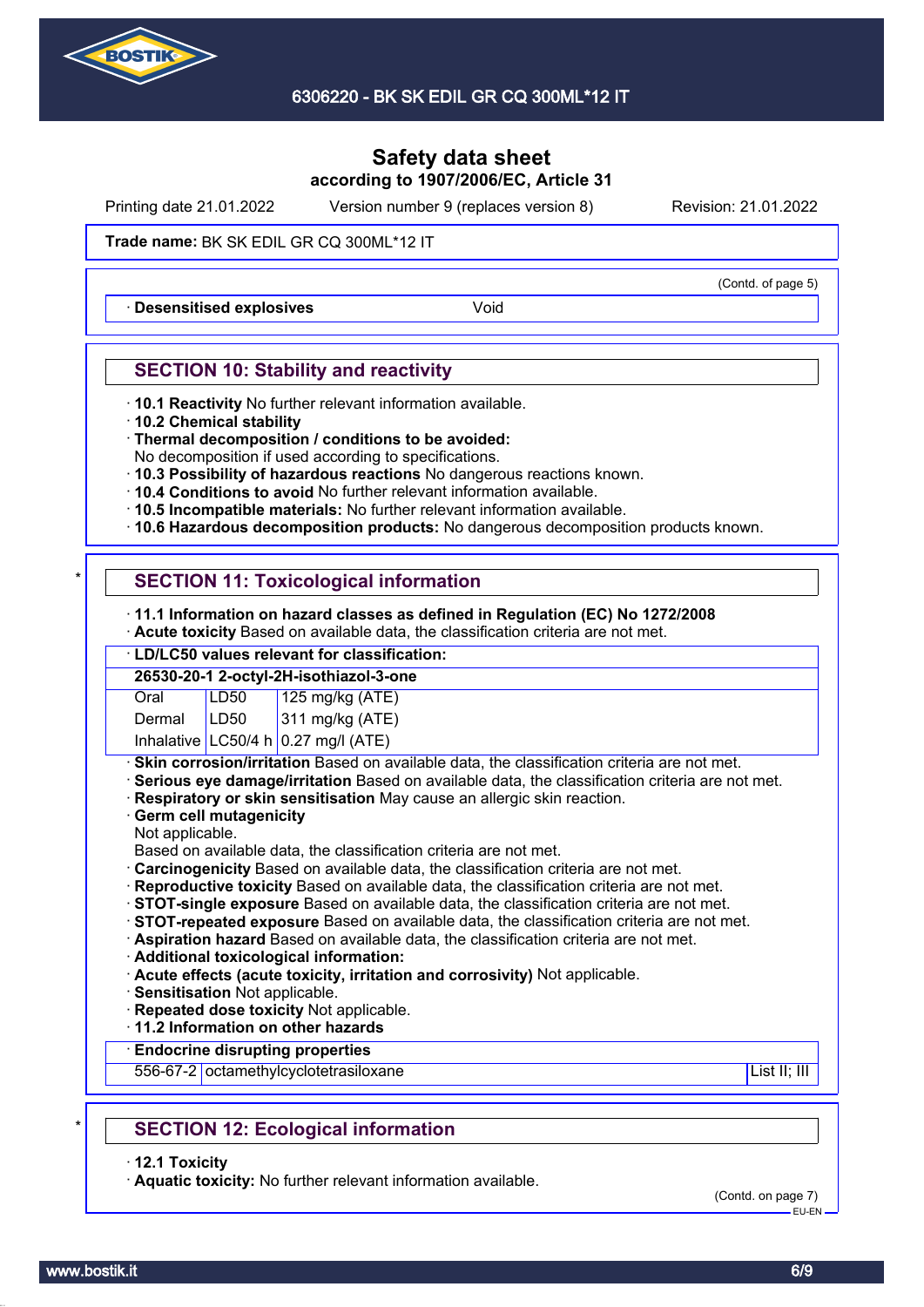

6306220 - BK SK EDIL GR CQ 300ML\*12 IT

# **Safety data sheet according to 1907/2006/EC, Article 31**

Printing date 21.01.2022 Version number 9 (replaces version 8) Revision: 21.01.2022

(Contd. of page 6)

#### Trade name: BK SK EDIL GR CQ 300ML\*12 IT

· **12.2 Persistence and degradability** No further relevant information available.

- · **12.3 Bioaccumulative potential** No further relevant information available.
- · **12.4 Mobility in soil** No further relevant information available.
- · **12.5 Results of PBT and vPvB assessment**
- · **PBT:** Not applicable.
- · **vPvB:** Not applicable.
- · **12.6 Endocrine disrupting properties**
- For information on endocrine disrupting properties see section 11.
- · **12.7 Other adverse effects**
- · **Remark:** Harmful to fish
- · **Additional ecological information:**
- · **General notes:**

Water hazard class 2 (German Regulation) (Self-assessment): hazardous for water Do not allow product to reach ground water, water course or sewage system. Danger to drinking water if even small quantities leak into the ground.

Harmful to aquatic organisms

### **SECTION 13: Disposal considerations**

- · **13.1 Waste treatment methods**
- · **Recommendation**

Must not be disposed together with household garbage. Do not allow product to reach sewage system.

Disposal must be made according to official regulations.

- · **Uncleaned packaging:**
- · **Recommendation:**

Packagings that may not be cleansed are to be disposed of in the same manner as the product.

| <b>SECTION 14: Transport information</b>                   |                 |                    |
|------------------------------------------------------------|-----------------|--------------------|
| 14.1 UN number or ID number<br>· ADR/ADN, IMDG, IATA       | not regulated   |                    |
| · ADN                                                      | not regulated   |                    |
| 14.2 UN proper shipping name<br>· ADR/ADN, ADN, IMDG, IATA | not regulated   |                    |
| 14.3 Transport hazard class(es)                            |                 |                    |
| · ADR/ADN, ADN, IMDG, IATA<br>· Class                      | not regulated   |                    |
| 14.4 Packing group<br>· ADR/ADN, IMDG, IATA                | not regulated   |                    |
| 14.5 Environmental hazards:                                | Not applicable. |                    |
| 14.6 Special precautions for user                          | Not applicable. |                    |
|                                                            |                 | (Contd. on page 8) |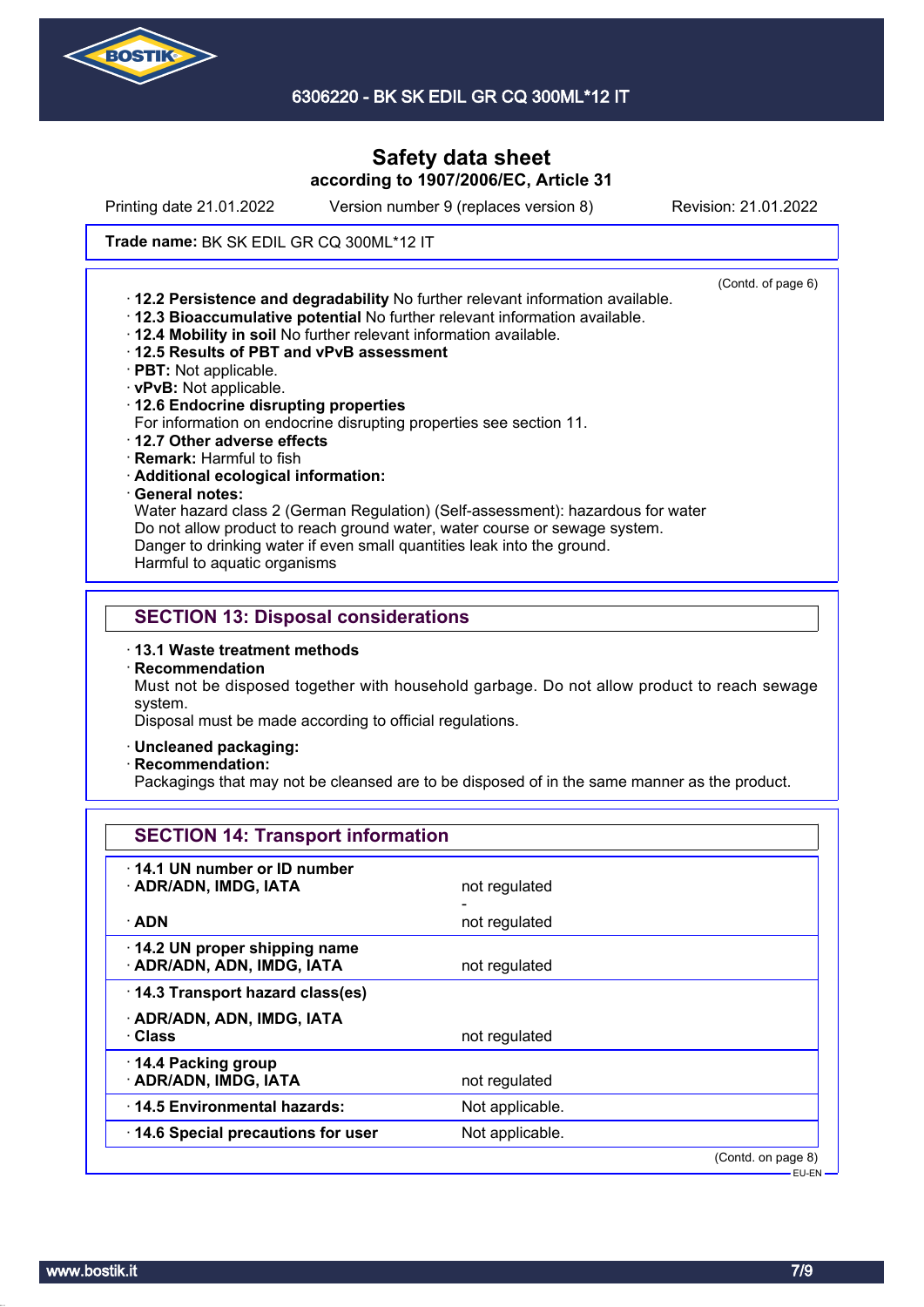

Printing date 21.01.2022 Version number 9 (replaces version 8) Revision: 21.01.2022

#### Trade name: BK SK EDIL GR CQ 300ML\*12 IT

|                                                                        | (Contd. of page 7)                                                                                                                                                  |
|------------------------------------------------------------------------|---------------------------------------------------------------------------------------------------------------------------------------------------------------------|
| 14.7 Maritime transport in bulk according to<br><b>IMO instruments</b> | Not applicable.                                                                                                                                                     |
| · Transport/Additional information:                                    | Not dangerous according to the above<br>specifications.                                                                                                             |
| <b>IMDG</b><br>· Remarks:                                              | Under certain conditions substances in Class 3<br>(flammable liquids) can be classified in<br>packinggroup III.<br>See IMDG, Part 2, Chapter 2.3, Paragraph 2.3.2.2 |
| · UN "Model Regulation":                                               | not regulated                                                                                                                                                       |

### **SECTION 15: Regulatory information**

- · **15.1 Safety, health and environmental regulations/legislation specific for the substance or mixture**
- · **Directive 2012/18/EU**
- · **Named dangerous substances ANNEX I** None of the ingredients is listed.
- **REGULATION (EC) No 1907/2006 ANNEX XVII** Conditions of restriction: 3, 70
- · **DIRECTIVE 2011/65/EU on the restriction of the use of certain hazardous substances in electrical and electronic equipment – Annex II**
- None of the ingredients is listed.
- · **REGULATION (EU) 2019/1148**
- **Regulation (EC) No 273/2004 on drug precursors**

None of the ingredients is listed.

- · **Regulation (EC) No 111/2005 laying down rules for the monitoring of trade between the Community and third countries in drug precursors**
- None of the ingredients is listed.
- · **15.2 Chemical safety assessment:** A Chemical Safety Assessment has not been carried out.

#### **SECTION 16: Other information**

This information is based on our present knowledge. However, this shall not constitute a guarantee for any specific product features and shall not establish a legally valid contractual relationship.

# **Relevant phrases**<br>H225 Highly flar

- Highly flammable liquid and vapour.
- H226 Flammable liquid and vapour.
- H301 Toxic if swallowed.
- H304 May be fatal if swallowed and enters airways.
- H311 Toxic in contact with skin.
- H314 Causes severe skin burns and eye damage.
- H315 Causes skin irritation.
- H317 May cause an allergic skin reaction.
- H318 Causes serious eye damage.
- H319 Causes serious eye irritation.

(Contd. on page 9) EU-EN